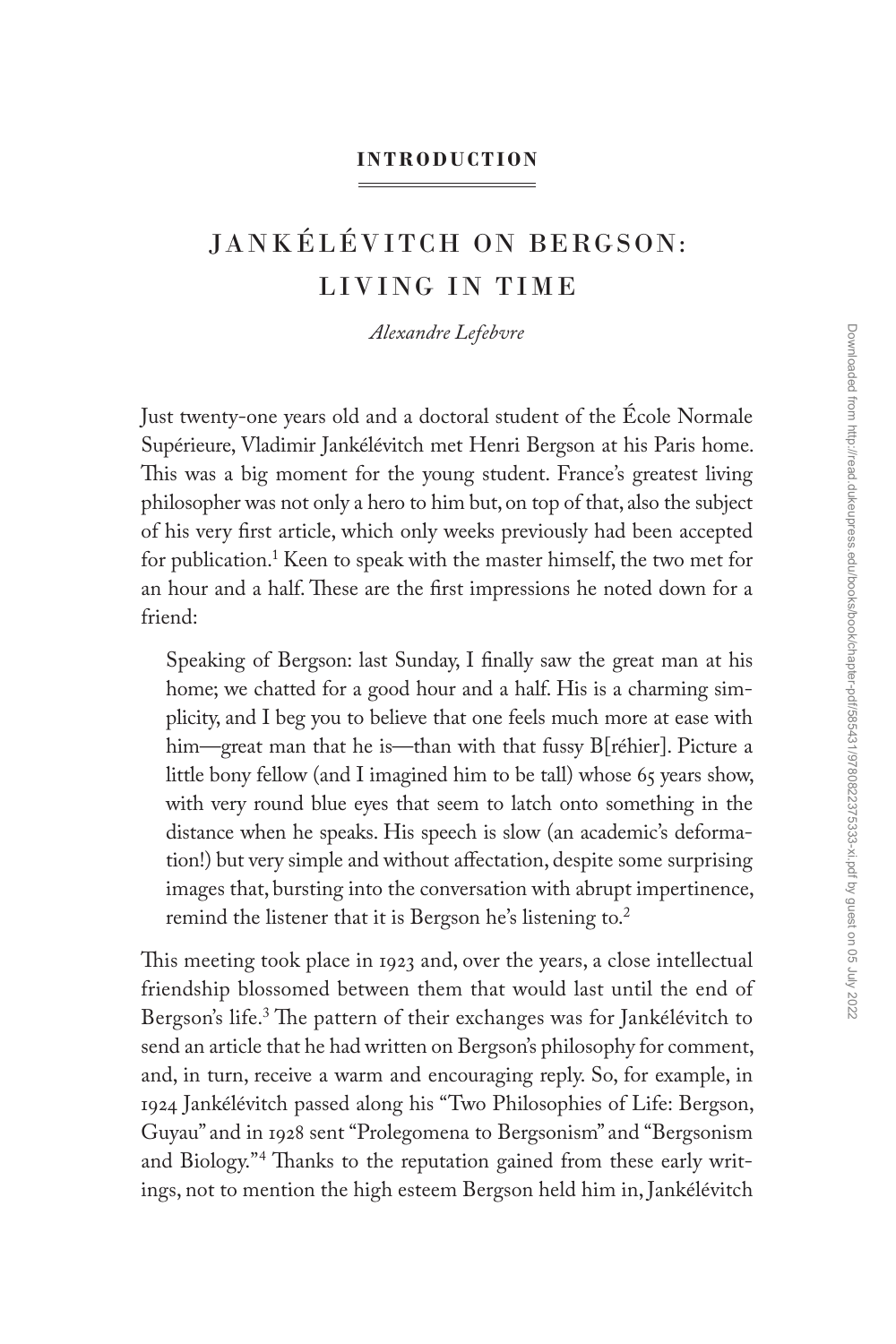was soon asked by a former student of Bergson's if he would write a short book. He accepted enthusiastically. "Delacroix has asked me for a book on Bergson for the 'Great Philosophers' series (to be published by Alcan)," he told his friend. "I accepted. I can say that the book is almost done. All that's left is to write it. It's a one- or two-year job."<sup>5</sup>

Perhaps this statement was a little brash on Jankélévitch's part. But, then again, it didn't prove untrue. The first edition of *Henri Bergson* was published in 1930 and to acclaim. It received very positive reviews.<sup>6</sup> And, most impressively, it included a fulsome preface in the form of a letter by Bergson himself.

### Dear Sir,

You have done me the honor of dedicating a work to the whole of my writings. I have read it closely, and I want you to know the interest I took in reading it and the delight it has given me. Not only is your account exact and precise; not only is it informed by such a complete and extended textual study that the citations seem to answer, all by themselves, the call of ideas; above all, it also demonstrates a remarkable deepening of the theory and an intellectual sympathy that led you to discover the stages I went through, the paths I followed, and sometimes the terms that I would have used if I had expounded what remained implicit. I add that this work of analysis goes hand in hand with a singularly interesting effort of synthesis: often my point of arrival was for you a point of departure for original speculations of your own.

Allow me to send my compliments and thanks for this penetrating study, and please trust, dear Sir, in my highest regard.

H. BERGSON.<sup>7</sup>

These glowing lines are helpful to introduce the flavor of Jankélévitch's reading of Bergson. First of all, it is clear that Bergson did not see this book as merely an exegesis of his work. Neither did he think of his relationship to Jankélévitch as a one-way street where the master would simply lead his disciple. His preface points instead to a mutual enrichment of young and old philosopher. And this wasn't mere politeness or fine words on Bergson's part. The proof is that several of his own key later essays most notably, "The Possible and the Real" and the "Introductions" of *Creative Mind*—would be devoted to amplifying themes from his own work that Jankélévitch had originally highlighted in his study, such as the critique of retrospection and the categories of the possible and nothingness.8 Truly, what higher praise is there?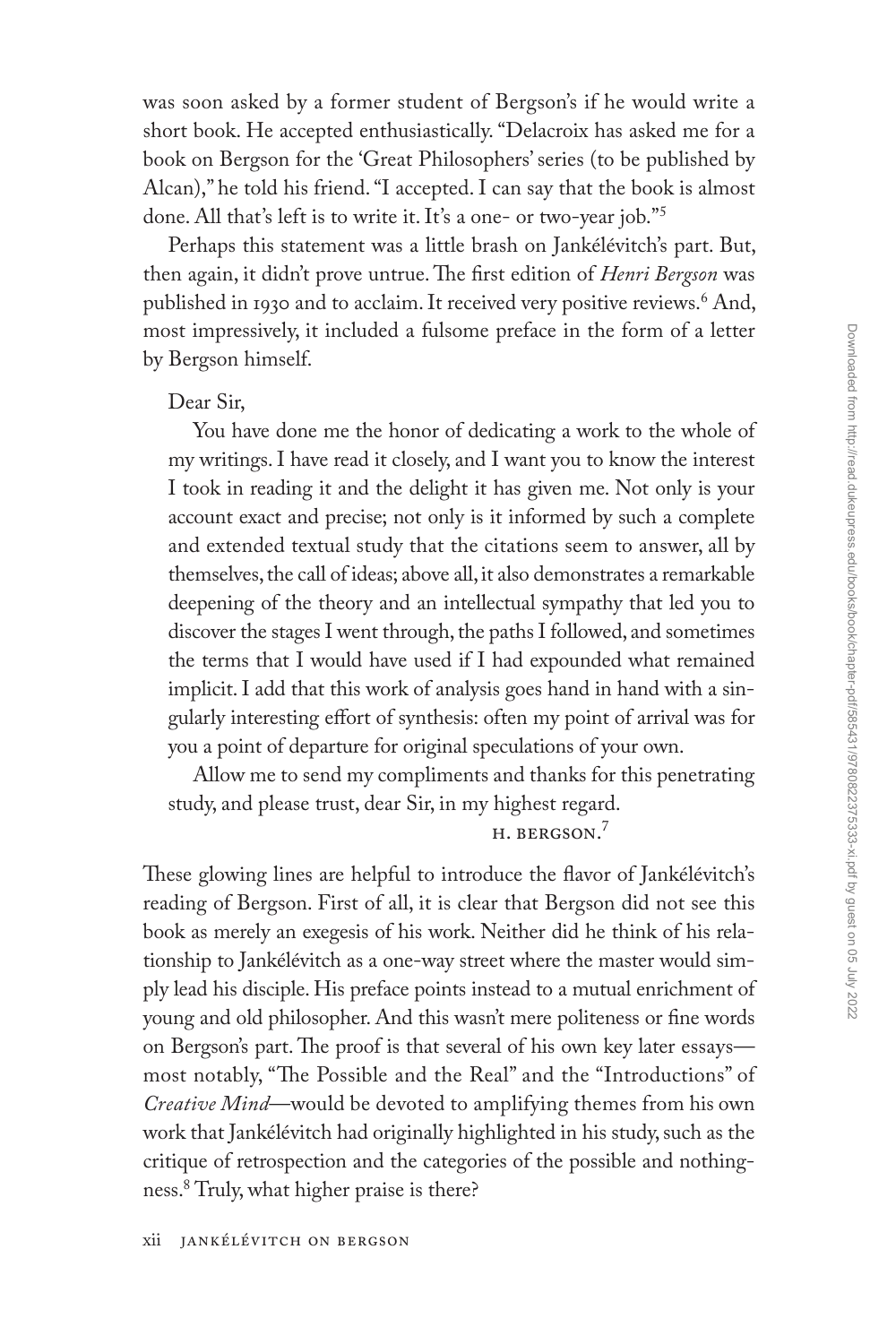Another notable feature of Bergson's preface is his gratitude to Jankélévitch for treating his oeuvre as a living doctrine, as something that was unpredictable in its development and that continues to grow in new directions. This is significant in light of the reception of Bergson at the time, which was undergoing a major shift. Prior to the First World War, Bergson had been the philosopher of the avant-garde par excellence*.* True, he was world famous. And yes, the educated public and high society flocked to his lectures. But he was also the vital point of reference for leading artistic and political movements of the day, no matter how diverse. Cubism, symbolism, literary modernism, anarchism, and many others, all took their cue from him.<sup>9</sup> Yet despite this tremendous success and effect—or likely, because of it—Bergson remained a relative outsider in academic philosophy.10

After the Great War, however, all that changes. On the one hand, the onetime patron saint of youth, art, and culture is dismissed as a dated establishment figure. And, on the other hand, the onetime renegade philosopher is elevated to the position of a historical "great," one perfectly at home on a shelf with Descartes, Pascal, and Kant.<sup>11</sup> Raymond Aron, a classmate of Jankélévitch's, sums up Bergson's reversal of status particularly well: "Bergson is someone everyone knows, to whom some people listen, and who nobody regards as contemporary."12 A great merit of Jankélévitch's book for Bergson, then, is to resist this rather unhappy experience of being embalmed alive, of being canonized and shelved all at once. By plumbing the undiscovered depths of his works, and by glimpsing the paths by which it could be renewed and extended, Jankélévitch reinvigorates the élan of a doctrine that was at great risk of becoming a classic.<sup>13</sup>

Bergson thus praises Jankélévitch for representing a vital doctrine still in the making. This, however, is itself a tricky point; and, after Bergson's death in 1941, things get more complicated. The reason is that Jankélévitch will write not just one but two versions of *Henri Bergson*. There is the first 1930 edition, and then another in 1959. It is this second edition that we have prepared for the present volume. What is the difference between the two? The 1959 edition has three more chapters.<sup>14</sup> By and large, these extra chapters treat Bergson's final work, *The Two Sources of Morality and Religion*, which had not yet appeared when the first volume was published in 1930. Thus, Jankélévitch adds one chapter on heroism and sainthood, another on simplicity and joy, and an appendix on Bergson's thought and Judaism. He also writes a new introduction and conclusion.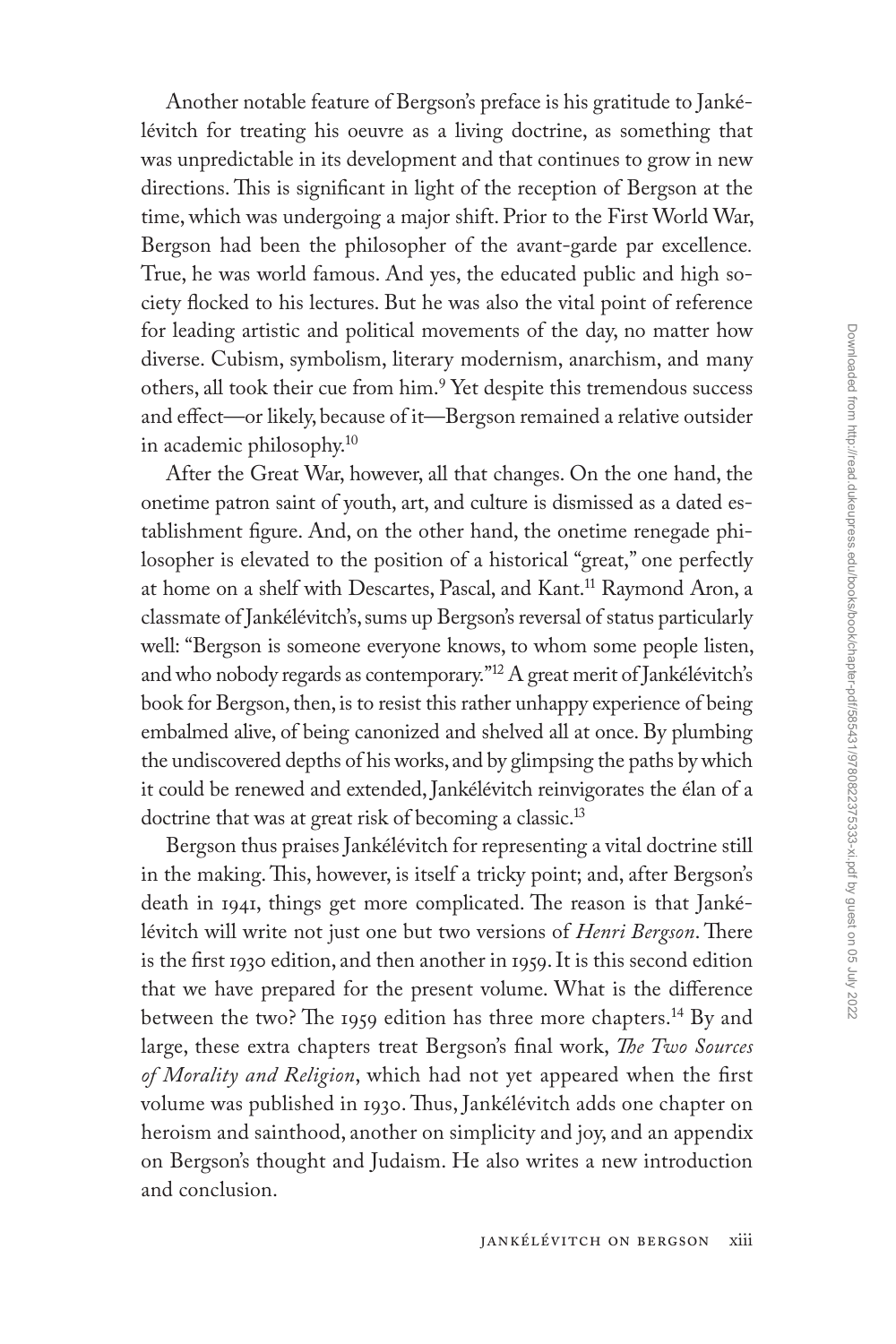Stated in these terms, however, the difference between the two editions appears to be merely quantitative: the 1930 edition has five chapters, the 1959 edition has eight. But, in truth, there is a more basic and yet less tangible difference. It relates to the lavish praise given by Bergson in his preface to the first edition. What he admires in Jankélévitch is his ability to place the reader within a process of philosophical creation, one in which the doctrine is in the midst of working itself out and with all the risks and unpredictability that this involves. But the situation is different, of course, in 1959. Then, nearly twenty years after Bergson's death, the object of Jankélévitch's commentary effectively changes. No longer working on a philosophy that is flying and running, he is, instead, writing on one that has flown its course and run its race. He is, in other words, addressing a completed doctrine. The result is a fascinating overlay. By necessity, Jankélévitch's second edition (1959) combines the original commentary of the first edition (1930)—which, as Bergson said, does its utmost to honor a living and breathing philosophy—together with a later perspective that now has the whole and complete philosophy before it.

The marvelous texture of Jankélévitch's book can be put in other, more Bergsonian terms. At its most basic level, Bergson's philosophy boils down to an awareness (or perhaps better, a perception) that the past and the present are very different from one another. The past is time that is done and gone, and, because of that, can be analyzed, broken down, and reconstructed in a great many ways. But that's not the case for the present. Because it is in the making, the present is open-ended, unpredictable, and resistant to analysis. Seen from the perspective of this difference, then, Jankélévitch's *Henri Bergson* is something more than a substantively rich commentary on Bergson. Thanks to its creation in two different editions, it is also a work that uniquely presents—or rather, that uniquely *is*—the temporalities that Bergson had labored his whole life to present and distinguish: a living present, thick and unforeseeable; and an accomplished past, available to analysis and retrospection.

## *Why Read Jankélévitch's* Henri Bergson?

Here, then, is one tempting reason to read Jankélévitch's *Henri Bergson*: its composition exhibits the very temporalities that Bergson sought to represent. But there are, of course, other reasons. Some, we might say, concern Jankélévitch's own philosophical development; others concern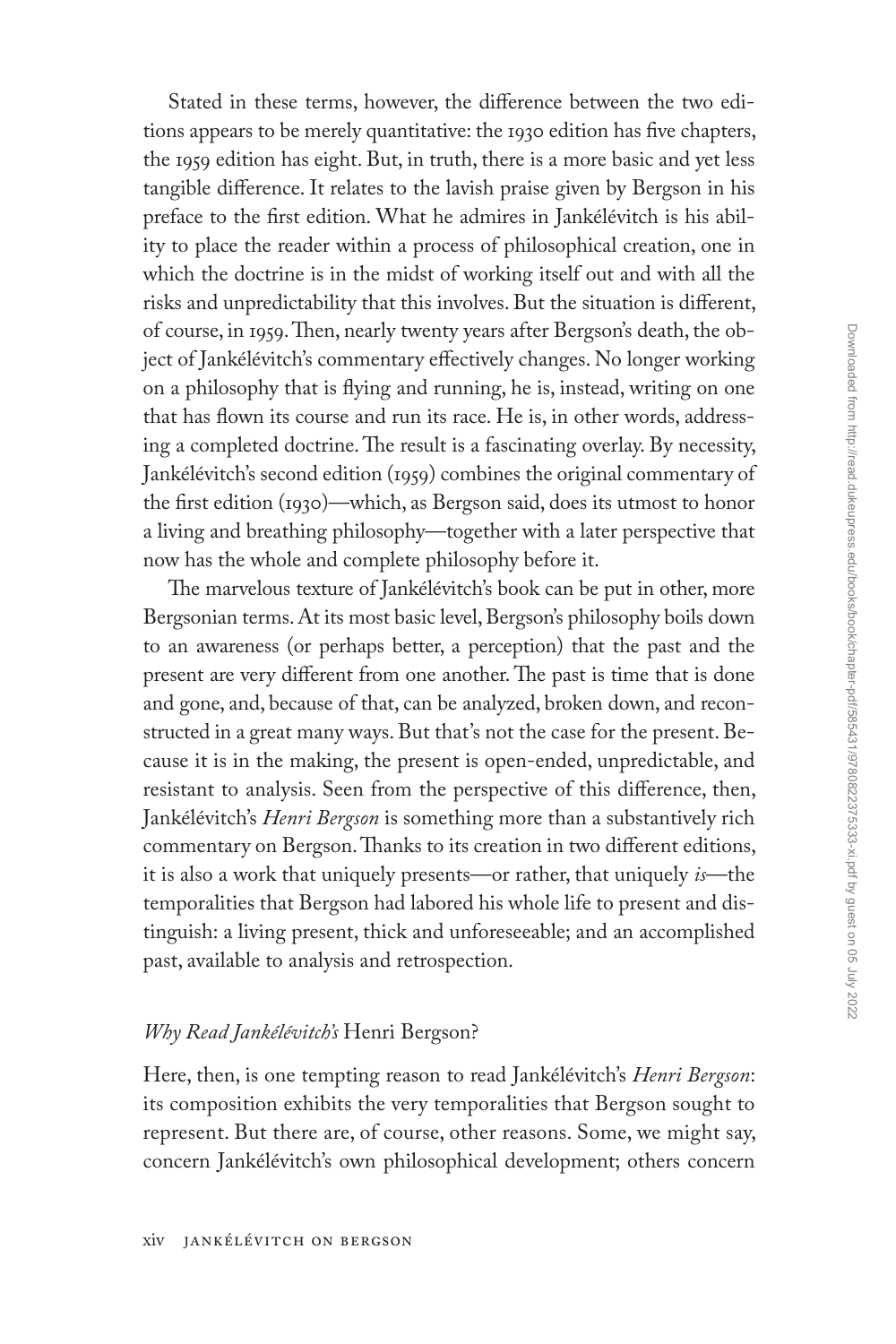his interpretation of Bergson and the features that distinguish it from existing commentaries.

Let's begin with the first point: *Henri Bergson* is not only a great book *on* Bergson; it is also a great book *by* Jankélévitch in his own right and a key point of reference for his oeuvre. Here a remark of Bergson's is particularly apt. In "Philosophical Intuition," he claims that any great philosopher has, in all honesty, only one or two "infinitely simple" ideas that are elaborated over the course of his or her life.<sup>15</sup> Taking up the suggestion, what would we say is Jankélévitch's "big idea"? What single idea could possibly span a most prolific and diverse oeuvre, one that includes over forty books in philosophy and musicology?16 The answer is given in his letters: irreversibility. "Irreversibility," he says, is "the primitive fact of spiritual life . . . [it is] the very center of moral life."17 What does he mean by irreversibility? Nothing other than the fact that we live in time and that we cannot, in a literal sense, undo what has already been done:

It strikes me that irreversibility represents *objectivity* par excellence. Objectivity, experientially speaking, is that on which we can't do anything. . . .The will can do anything—except one thing: undo that which it has done. The power of undoing is of another order: of the order of grace, if you will. It is a miracle. Orpheus could have not looked back. But the moment he did, Eurydice is lost forever. God alone could do it, if he wanted. The mind [*l'esprit*] thus carries in itself the supreme objectivity, and yet it is true, as idealism tells us, that this objectivity depends on us. It would take too long to tell you how this can be confirmed in all the domains of spiritual life.<sup>18</sup>

When we scan the titles of Jankélévitch's oeuvre we see that they revolve around the problem of irreversibility. His works on forgiveness, bad conscience, the instant, nostalgia, evil and harm, and above all, on death, are all meditations of how moral, aesthetic, and religious life responds to and accommodates, for better or worse, the basic fact of irreversibility.19 It is for this reason that Jankélévitch's writings on Bergson have a very special place in his corpus.

Put it this way: if we were to turn the tables on Bergson and ask him to identify his own big idea, an excellent candidate would be irreversibility. Underlying Bergson's conception of lived and effective time (what he calls "duration") is an awareness that it cannot be broken down, reordered, and reconstructed without distortion, without betraying its nature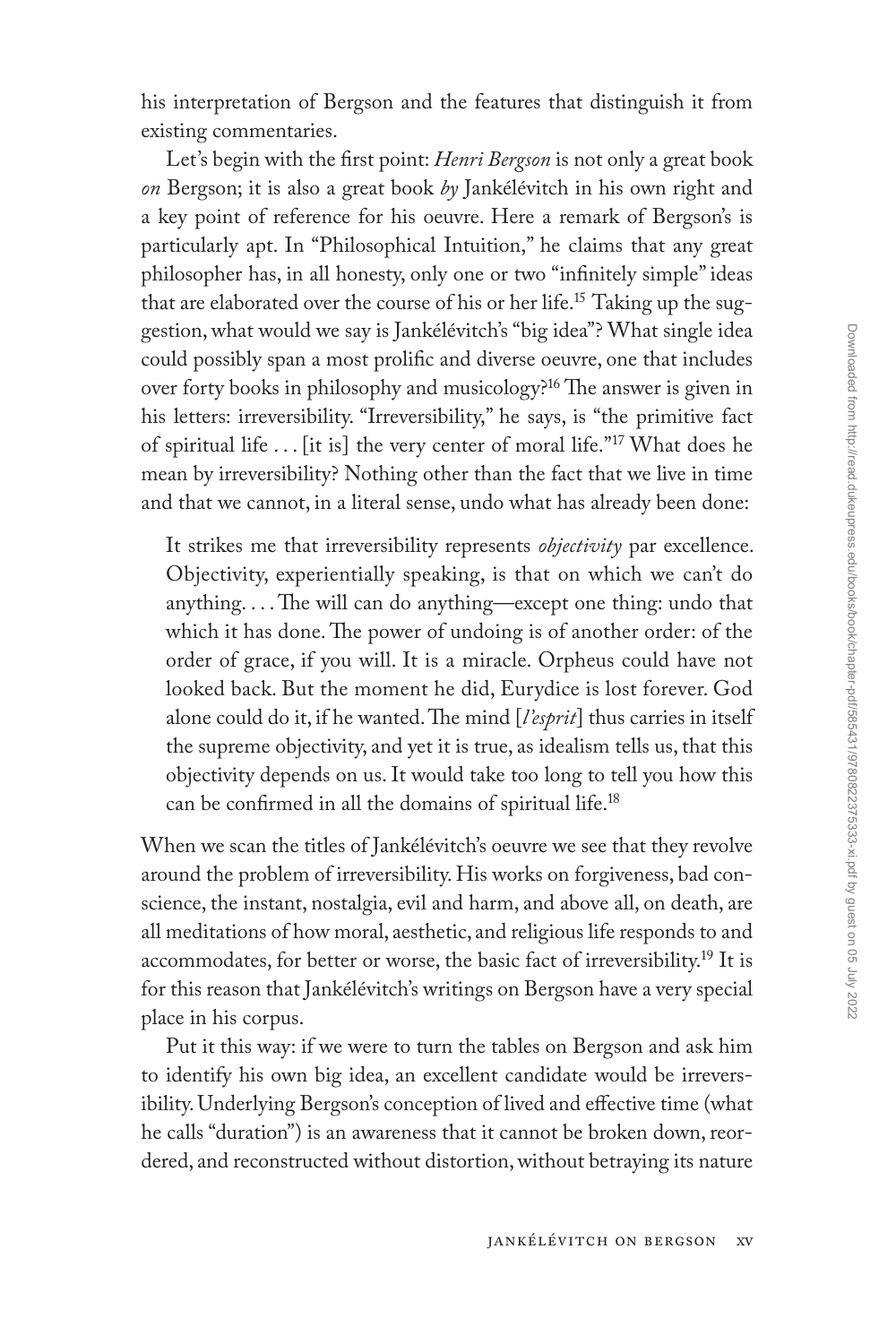*as* time and turning into something else (that which he calls "space"). As one commentator puts it, "Bergson will affirm a dynamic ontology of irreversible time."20 In this respect, we might say that Jankélévitch is a Bergsonian moralist (and, in another register, a Bergsonian musicologist). His writings recast a range of moral problems and topics through Bergson's appreciation of the irreversibility of time. His book on Bergson, then, could rightfully be called the ground zero of his own philosophical project. Not just because it is his first work, but more importantly, because it is his original (and with the second edition following later, a renewed) attempt to formulate what will become the defining theme of his philosophy.

Let's turn now to his reading of Bergson. What makes it special? To my mind, its great virtue is to present Bergson as a philosopher of existence. By this, I mean that the defining feature of Jankélévitch's exposition is to consistently couple Bergson's insights on the nature of time, memory, evolution, and morality, together with Bergson's (and also his own) reflections on a concrete way of life that would be in harmony with these realities. Understood in this way, the great end of Bergson's philosophy is to present a mode of living that would be more intensely present, receptive, loving, and ultimately joyful. That is Jankélévitch's accomplishment. He convincingly portrays Bergson as a philosopher who strives to effect a personal or "existential" transformation in his readers just as much as he seeks to furnish a theoretical discourse to explain reality.

My introduction to this volume will flesh out this line of interpretation. Right away, though, I should say that Jankélévitch is not alone in reading Bergson this way. Just recently, for example, I was happy to discover a volume on Bergson in the popular "Life Lessons" book series.<sup>21</sup> Moreover, two of Bergson's greatest readers—William James and Frédéric Worms place a philosophy of existence at the center of their respective interpretations of Bergson. James, for his part, affirms that Bergson exacts a "certain inner catastrophe"—that is, a reorientation of perception and attitude—in each of his readers.<sup>22</sup> Likewise, Worms argues, "It is as if Bergson's philosophy rediscovered from the outset the most ancient task of philosophy, which is not to distinguish between concepts, but between ways of conducting oneself, not only to think, but also to intervene in life, to reform or transform it."23 Other readers have also been drawn to Bergson for this reason. Pierre Hadot, the contemporary thinker who more than anyone has revived an appreciation of philosophy "as a way of life," describes his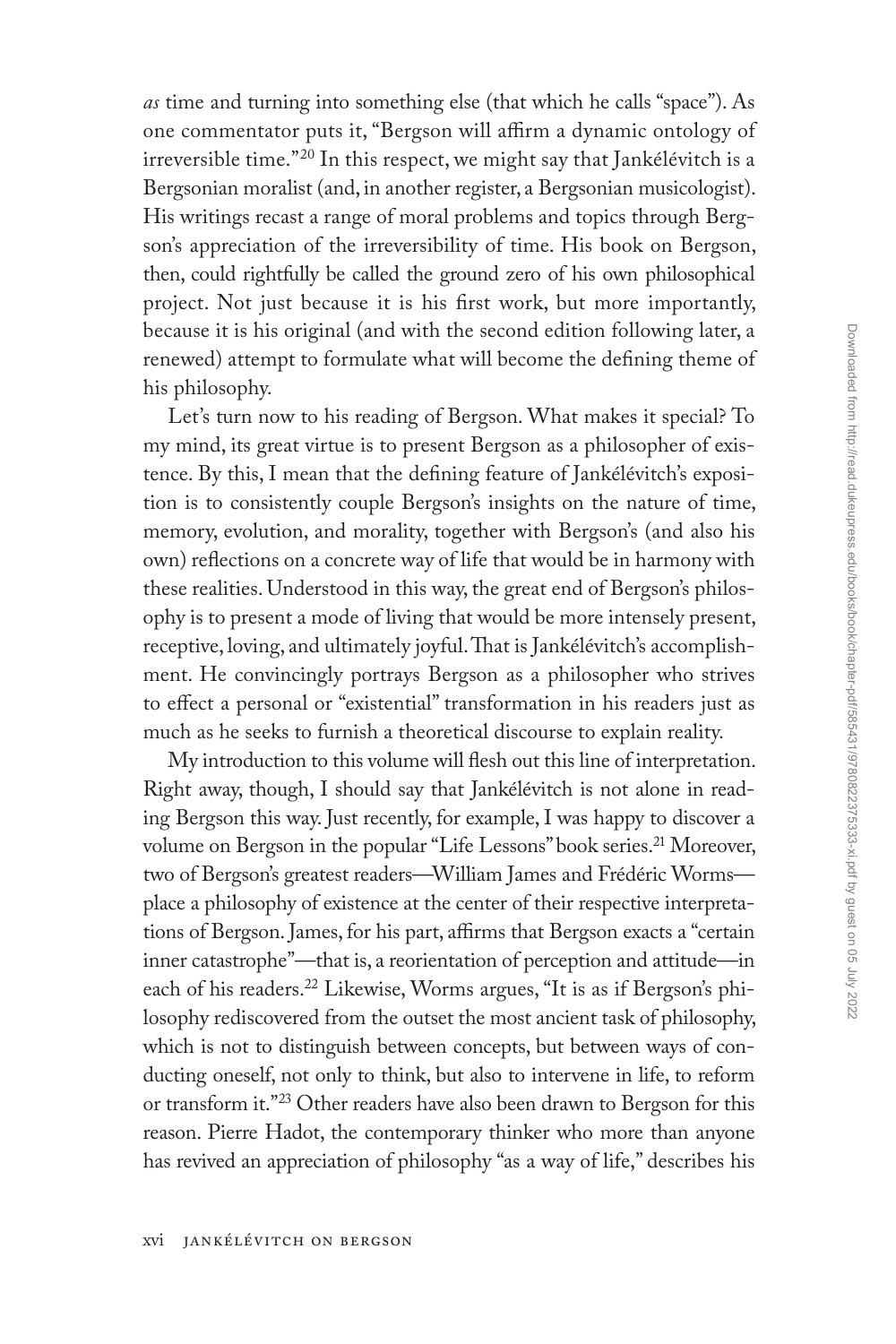attraction to Bergson and Bergsonism precisely in these terms. "For me," he says in an interview, "the essential of Bergsonism will always be the idea of philosophy as transformation of perception."24 For Hadot as well, the basic aim of Bergsonism is to transform our everyday orientation or way of life.

Although such interpretations of Bergson abound, Jankélévitch's book is the most determined and comprehensive effort in that direction. This makes it an especially important text for an English-speaking audience. Why? Because the English-language reception of Bergson's philosophy has been dominated by another great work of interpretation that sidelines the philosophy of existence: Gilles Deleuze's *Bergsonism* (1966). This book almost single-handedly revived interest in Bergson in the Englishspeaking world. But it is interesting in light of Jankélévitch's efforts that it deliberately underplays the psychological, spiritual, and existential aspects of Bergson's thought. I would like here to briefly turn to Deleuze's interpretation and mark out its basic differences from that of Jankélévitch's.

## *Deleuze's* Bergsonism

It is not at all controversial to claim that Deleuze effectively revived interest in Bergson for English speakers. Indeed, the "Henri Bergson" entry for the *Stanford Encyclopedia of Philosophy* begins on just this note: "While such French thinkers as Merleau-Ponty, Sartre, and Lévinas explicitly acknowledged his influence on their thought, it is generally agreed that it was Gilles Deleuze's 1966 *Bergsonism* that marked the reawakening of interest in Bergson's work."25 Consider too that most of the recent major works on Bergson in English are guided by Deleuze's interpretation, such as John Mullarkey's *Bergson and Philosophy* (1999), Keith Ansell-Pearson's *Philosophy and the Adventure of the Virtual* (2002), and Leonard Lawlor's *The Challenge of Bergsonism* (2003).

Why is Deleuze's interpretation so prominent? Certainly Deleuze's status and the key role that Bergson plays in his own thought is a significant reason, along with the fact that *Bergsonism* is a short book and that it was translated into English relatively early in relation to his other works. But most importantly, *Bergsonism* is an indisputably powerful work of interpretation. It is tremendously systematic, tightly presented, and speaks in a commanding no-nonsense tone. For all its strengths, though, balance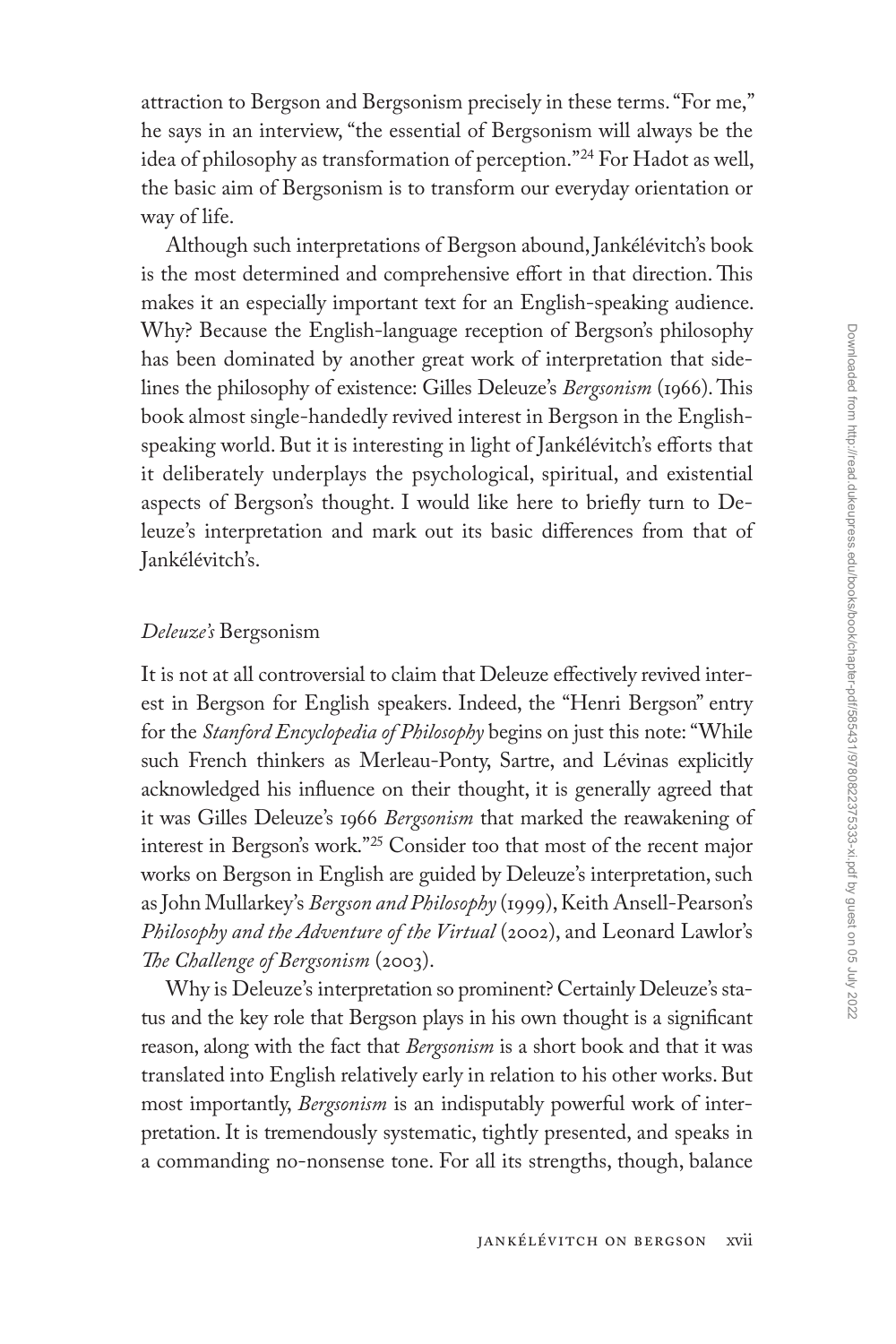is not one of them. Deleuze is highly selective in terms of the concepts he chooses to exposit. And he is determined to demonstrate a clear-cut progression in Bergson's thought.

It's helpful here to draw out these two features in order to contrast Deleuze's and Jankélévitch's respective interpretations. First, Deleuze interprets Bergson's philosophy in terms of a progression, wherein the insights of his early writings are fully realized only in his later work. And it's not as if Deleuze is coy about this feature of his interpretation. To the contrary, he couldn't be more up front about it! Just look at the famous first lines of *Bergsonism*: "Duration, Memory, *Élan Vital* mark the major stages of Bergson's philosophy. This book sets out to determine, first, the relationship between these three notions and, second, the progress they involve."26 With his talk of stages and progress, this is a bold opening move. Indeed, it is a highly—an incredibly!—anti-Bergsonian gambit. No doubt, it buys Deleuze a sharp and systematic presentation; but it comes at the price of faithfulness to precisely what Jankélévitch labored hard to capture: the real duration and lived development of Bergson's philosophy. Or, to put the point in more technical terms, at the outset of his interpretation of Bergson, Deleuze avowedly (I am tempted to say, brazenly) occupies the very standpoint that Bergson had spent a lifetime problematizing: a retrospective vision that sees movement only in terms of the destination it reaches.

What is that destination according to Deleuze? It is Bergson's eventual realization of the ontological, and not merely psychological, nature of duration. Bergson's trajectory, in other words, is said by Deleuze to trace a progressive realization that the notion of duration he uncovers in his early work cannot be confined to merely psychological or subjective experience. Duration, instead, comes to be recognized as the very substance of life and being. As Suzanne Guerlac states, for Deleuze it is as if Bergson's thought "self-corrects" as it moves away from "the phenomenological cast of the early work, toward the purely ontological character of *Creative Evolution*."27 At every point in his interpretation Deleuze is keen to push past Bergson's analysis of subjective experience toward an ontological—or, as he puts it, an "inhuman" or "superhuman"28—register of duration.

This brings us to the second feature of *Bergsonism*: Deleuze's select concentration on themes and concepts from Bergson's philosophy. Because Deleuze is keen to demonstrate that psychological duration is only a particular case of ontological duration, he systematically underplays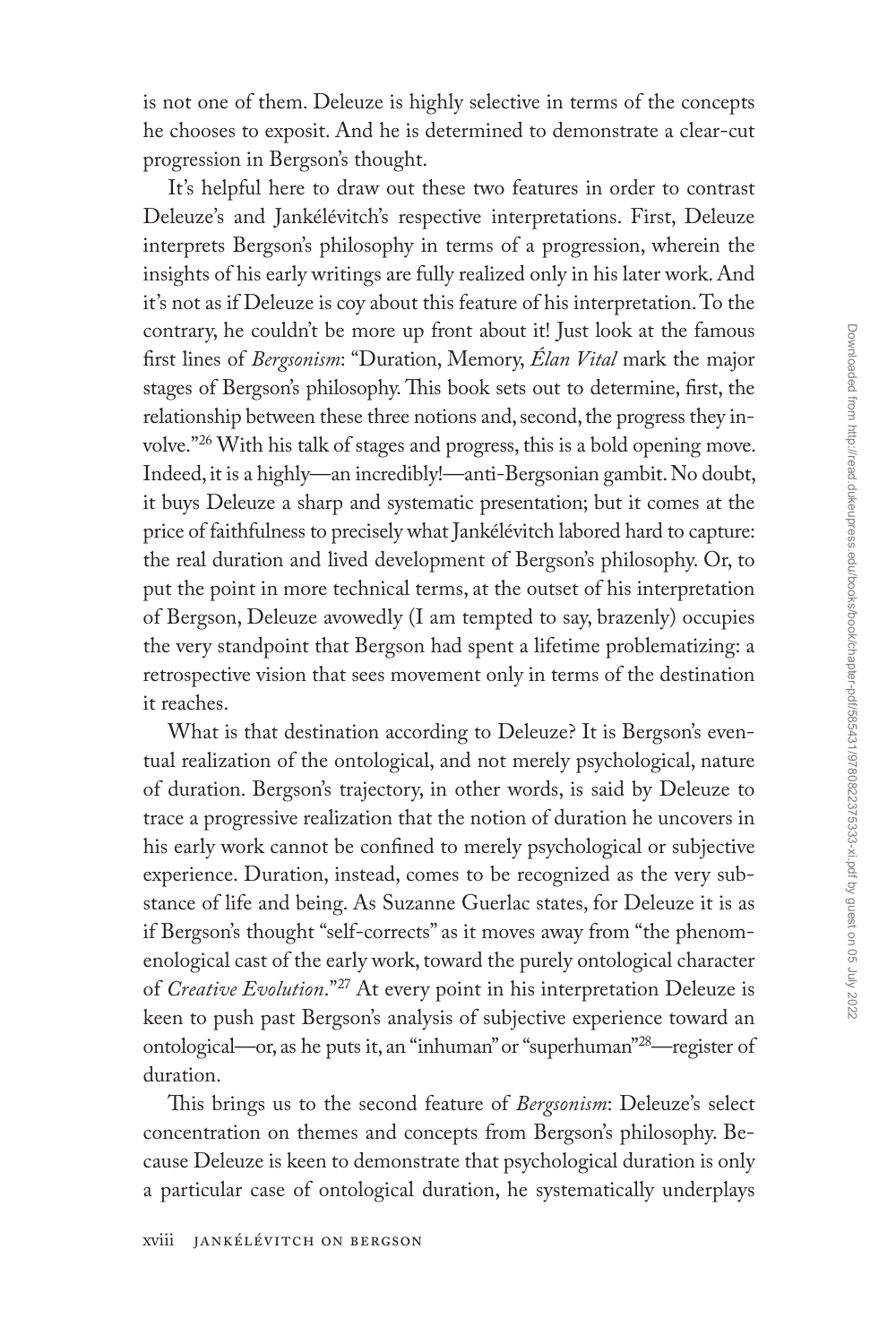the subjectivist, spiritualist, and phenomenological dimensions of Bergson's thought. Here again, Guerlac is helpful to characterize this bent of Deleuze's interpretation: "It is as if, in *Le bergsonisme* (1966), Deleuze had carefully edited out all those features of Bergson's thought that might appear 'metaphysical' (the soul, life, value, memory, choice), all those features that distinguish the human being from the machine, that suggest an appeal to experience and a phenomenological perspective. It is perhaps this gesture that most clearly delineates the contours of the New Bergson."<sup>29</sup> In Deleuze's interpretation, then, there is a studied avoidance of precisely those psychological and existential features of duration that Jankélévitch foregrounds.

This tendency to avoid the psychological and subjective has consequences for which texts Deleuze decides to focus on. In a nutshell, the more ontological works (especially *Matter and Memory* and *Creative Evolution*) are in; the more psychological (or "phenomenological" or "existential") texts are out. Deleuze, for example, largely restricts his discussion of Bergson's first work, *Time and Free Will: An Essay on the Immediate Data of Consciousness* (1889), to its mathematical theory of multiplicities. He also makes no reference to Bergson's essay on laughter and the comic. Yet by far the most significant omission of Deleuze's text concerns Bergson's final great work, *The Two Sources of Morality and Religion* (1932). In *Bergsonism*, Deleuze devotes a scant seven pages to it. And it's not difficult to see why given that *Two Sources* is, in large measure, a book on the emotions and has as its centerpiece an account of the pressure and pull of obligation and the aspiration to love.<sup>30</sup> Clearly, for Deleuze, this feature of *Two Sources* does not sit well within a narrative that recounts Bergson's career as progressively moving away from a theory of subjective experience toward an ontological account of duration.<sup>31</sup>

Did Deleuze read Jankélévitch's book on Bergson? It is hard to believe he didn't. The second edition of *Henri Bergson* was published well before Deleuze would have begun writing *Bergsonism*. Yet there is not a single mention of Jankélévitch's book.32 In light of their basic differences of approach, this is perhaps not so surprising. In terms of style and composition, and also with respect to their substantive and textual focal points, the two books are at opposite ends of the spectrum. First, Jankélévitch writes out Bergson's philosophy from the perspective of the lived present, whereas Deleuze explicitly adopts a retrospective position. Second, Jankélévitch privileges the psychological dimensions of Bergson's work that Deleuze eschews. And third, Jankélévitch gives special attention to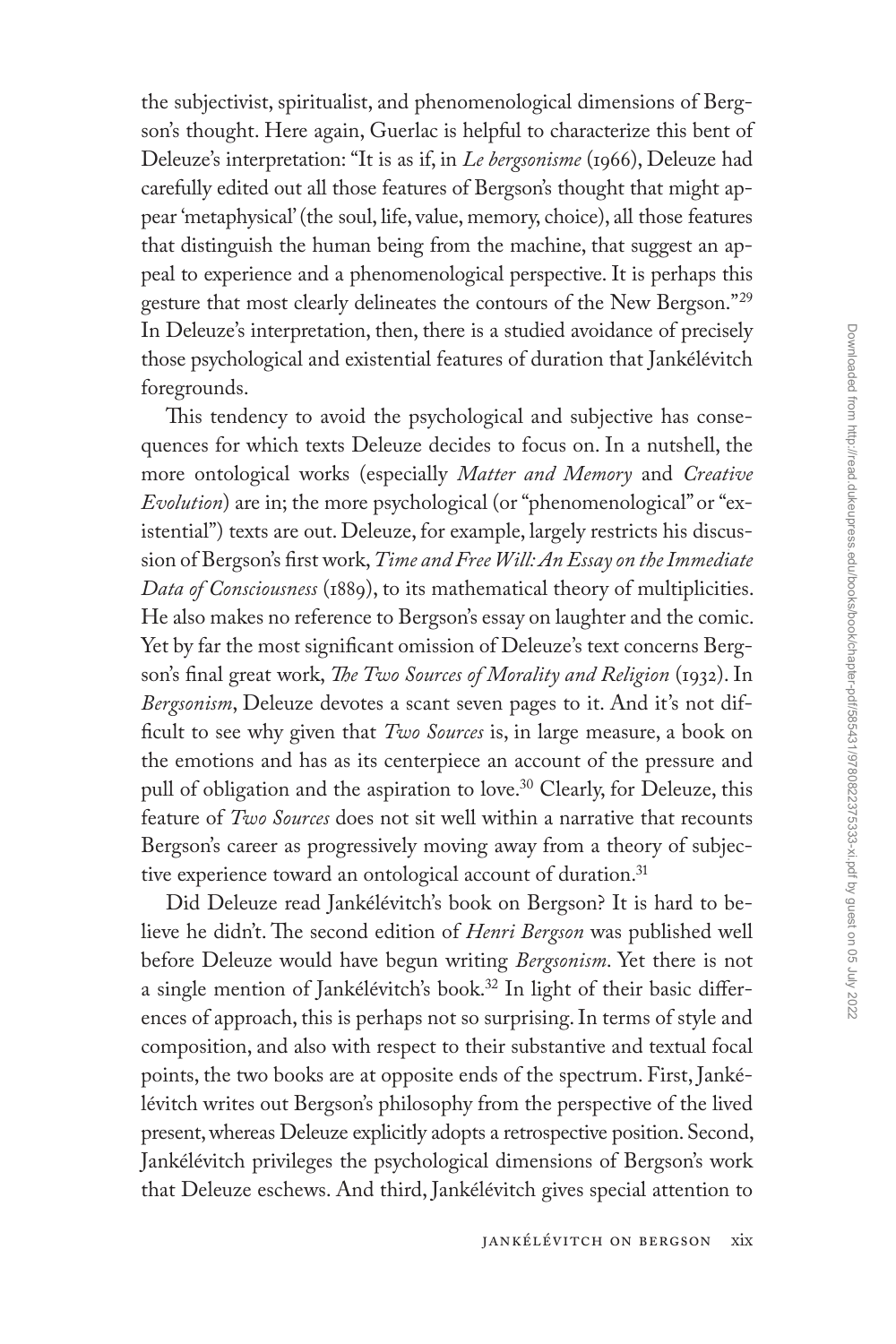those texts that Deleuze downplays (namely, *Time and Free Will* and *Two Sources*). But while these differences may once have marked a contest over Bergson's philosophy, today they are a genuine boon. For as Nietzsche said with respect to the ancients, "we will not hesitate to adopt a Stoic recipe just because we have profited in the past from Epicurean recipes."<sup>33</sup> So too with us. English readers of Bergson have long enjoyed Deleuze's interpretation. Jankélévitch's book will hopefully provide just as rewarding fare. To continue Nietzsche's metaphor, we could say that by holding the divergent but not incompatible perspectives of *Henri Bergson* and *Bergsonism* in mind, we have the unique chance to have our Bergsonian cake and eat it too.

# *Jankélévitch on Bergson*

Jankélévitch's *Henri Bergson* is a comprehensive commentary on Bergson's philosophy, with chapters devoted to all four of his major books. But, as is the nature of Jankélévitch's writing, it also includes a series of what one might call improvisations on Bergsonian themes, such as life, embodiment, and joy. At times this interweaving of interpretation and improvisation makes it difficult to keep the principal lines of the book in sight. To conclude this introduction I would like to briefly sketch its structure and a few of its animating problematics.

The structure is relatively straightforward. Jankélévitch lays it out early in chapter  $r$ :

The experience of duration determines [the] true and internal style [of Bergson's philosophy]. Duration is what we find in the "infinitely simple" image at issue in the lecture "Philosophical Intuition," and it is really the lively source of Bergson's meditations. Before we follow its successive incarnations by way of four problem-types—the *effort of intellection*, *freedom*, *finality*, *heroism*—we have to go back to the "primitive fact" that, in matters of the soul, governs all of Bergson's ascetic approach. (4)

Duration and the experience of duration is the core (or "primitive fact") of Bergson's philosophy according to Jankélévitch. As such, chapter 1 is dedicated to an exposition of its three modalities: past (which he calls "succession"), present (which he calls "coexistence"), and future (which he calls "becoming"). From there, as Jankélévitch says, he takes up the theme of duration within the context of four "problem-types" that map,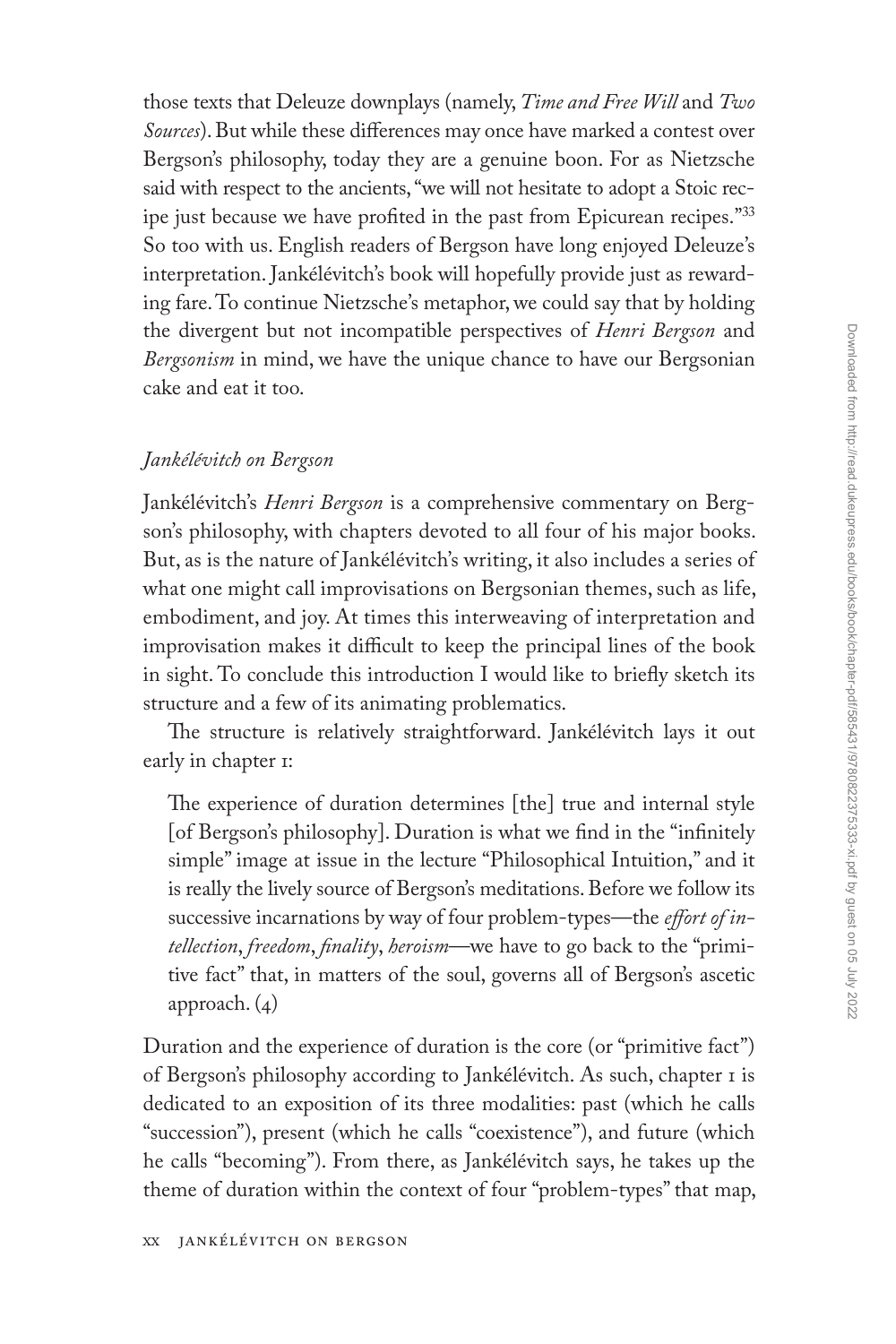with some degree of overlap, onto each of Bergson's major works. Thus, chapters 2 and 3 treat duration in relation to intellection and freedom in *Time and Free Will* and *Matter and Memory*; chapter 4 addresses duration with respect to finalism and teleology in *Creative Evolution*; and chapter 5 addresses the temporality of heroism and love in *Two Sources*. The final two chapters work a bit differently. Here Jankélévitch's aim is to make explicit certain understated motifs that traverse Bergson's philosophy. In this vein, chapter 6 (which, in the 1930 edition, was the final chapter) extracts Bergson's tacit critique of the categories of "nothingness" and "possibility."<sup>34</sup> Chapter 7 does the same but this time with positive concepts: the presence of joy and the imperative of simplicity that imbue all of Bergson's writing. Finally, as a kind of coda, the book compares conceptions of time in Judaism and Bergson.

As I've suggested, Jankélévitch interprets Bergson in terms of a philosophy of existence: namely, as a doctrine that sets out a way of life attuned to the nature of duration. But why is a life lived in sync with time, so to speak, so important for Bergson? What are the stakes? Jankélévitch identifies them straightaway in chapter 1: human beings, and us moderns in particular, have an inveterate tendency to deny and repress time and movement, such that we both misapprehend the world and also close off pathways of self-understanding and experience. He calls this tendency the "illusion" or "idol" of retrospectivity (16).

Like the devil it is, this idol has many guises. Truth be told, it takes a different form for each facet of human life, whether it is our selfunderstanding, our conception of freedom, our appreciation of nature, our depiction of morality, or how we envisage the future. As Jankélévitch puts it, "Bergson for his part never relented in denouncing, more or less implicitly, this idol in all problems of life" (16). But underlying all of its manifestations, the core of the illusion of retrospectivity is to reconstruct any event or phenomenon as a modification of already given parts. Its essence, in other words, is to deny novelty in favor of an explanation that represents any process of change either as an increase or decrease of existing elements or else as a rearrangement of them. From the perspective of this illusion, then, a new sensation or feeling is seen as an intensification or diminution of a previous one; freedom is envisaged as a deliberation between alternatives; an organism is comprehended as the product of its combined parts; all-embracing love is grasped as the expansion of exclusive attachments; and the future is seized as the predicted outcome of a reshuffled present. Jankélévitch will track down all of these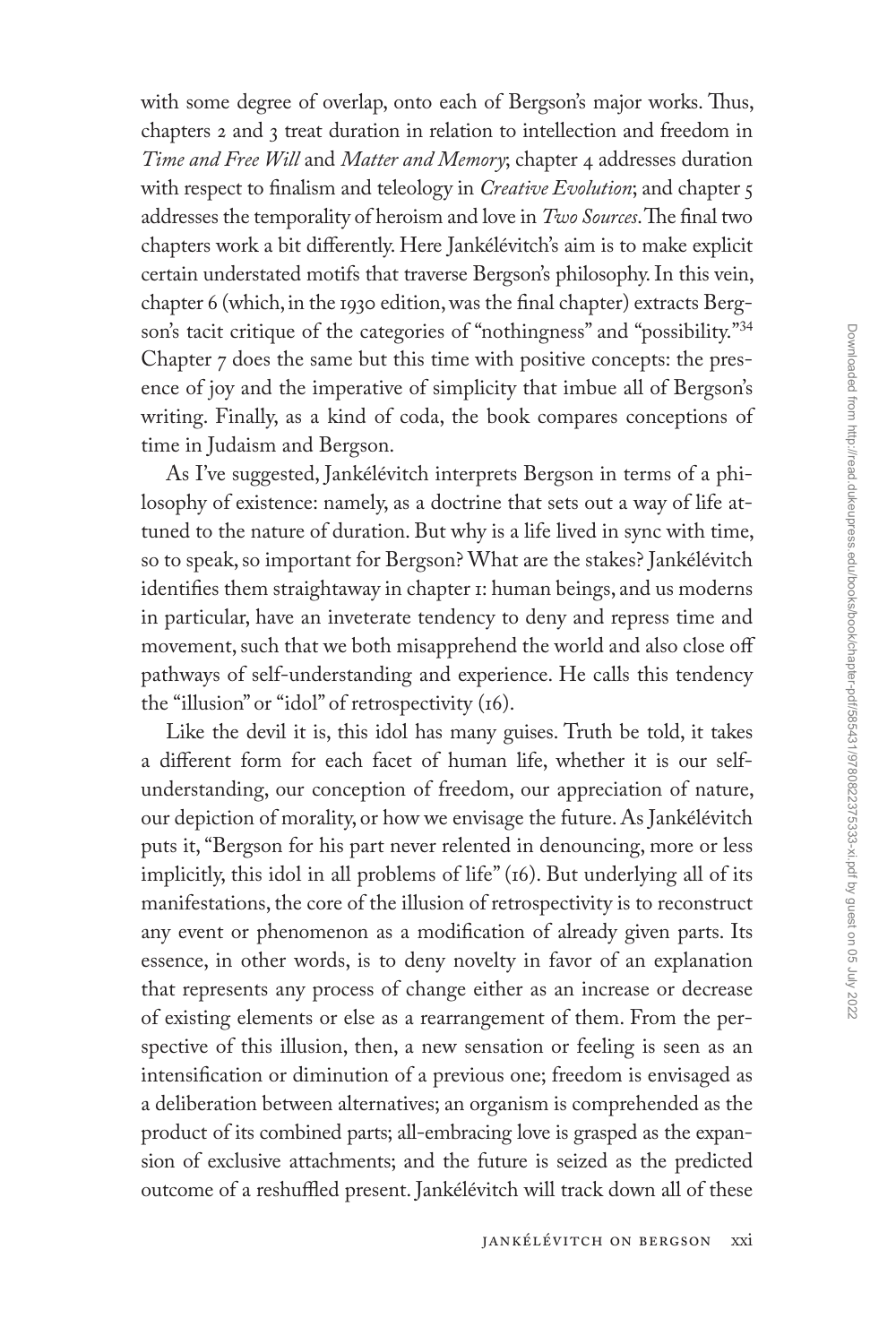permutations. But again, if we can set aside the details of his reading, the overarching point is that for Bergson the illusion of retrospection isn't just an error of understanding. Its failing is not simply that it gets the world, or ourselves, or the nature of change "wrong." Its effects, rather, are practical. The distortion we suffer is not merely cognitive but also existential.

Here we can speak concretely. One way to approach Jankélévitch's *Henri Bergson* is as a treatise on the different dispositions or moods that are vitiated by the retrospective illusion. He highlights three in particular: naivety, wonder, and simplicity. Indeed, the threatened loss of one of these dispositions is at the heart of each of his readings of Bergson's major works: naivety in *Time and Free Will* and *Matter and Memory*, wonder in *Creative Evolution*, and simplicity in *Two Sources* and *Creative Mind*. In each case, Jankélévitch demonstrates that for Bergson the retrospective illusion confounds our knowledge of the world and of ourselves, that it undermines particular experiences, and most disastrously, that it blocks joyful and intense modes of life. I will briefly summarize each in turn.

## **NAIVETY**

"Naivety" is a keyword in *Henri Bergson*, especially in the early chapters on *Time and Free Will* (chapter 2, "Freedom") and *Matter and Memory* (chapter 3, "Soul and Body"). With it, Jankélévitch marks Bergson's goal to "place us, once again, in the presence of *immediately perceived qualities*" (29). But for Jankélévitch this term is also an exegetical device. He uses it, on the one hand, to mark the fundamental continuity between Bergson's first two books in that both seek to recover a capacity for unprejudiced and immediate perception. But he also uses it, on the other hand, as a foil to contrast these same works and show genuine evolution—in the sense of an unplanned and innovative development—in Bergson's oeuvre.

Let us consider the contrast. Jankélévitch says that Bergson seeks "immediately perceived qualities." But perceived qualities of what? What is the "object," for lack of a better word, that Bergson seeks a naive perception of? Jankélévitch observes that it changes over the course of the two books. In *Time and Free Will*, Bergson seeks an unmediated perception of spiritual life and consciousness. The problem in this text, according to Jankélévitch, is how to regain a naive (or pure, or exact) perception of ourselves in light of the abstract and distancing nature of intellection. *Matter and Memory*, by contrast, has a slightly but significantly different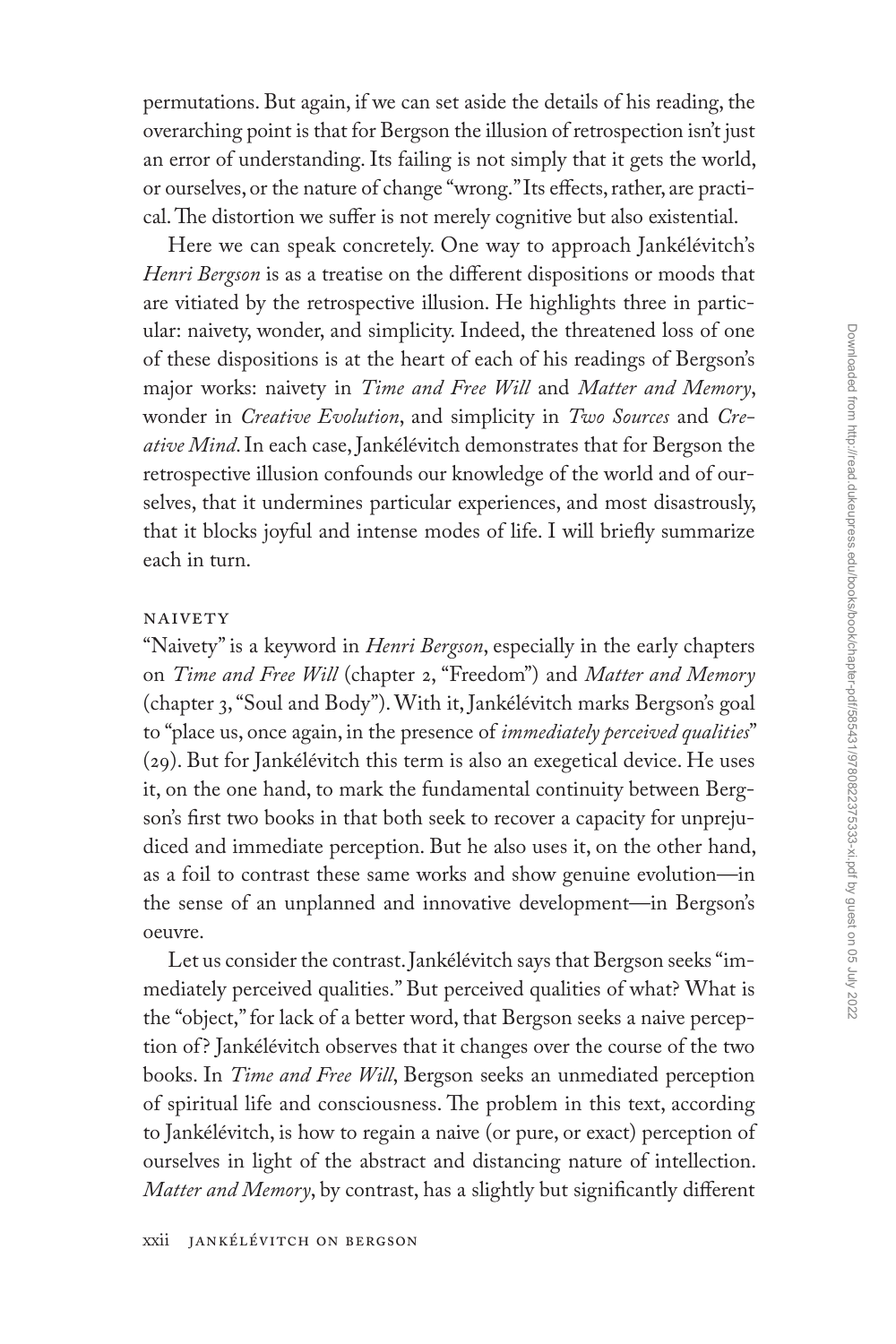goal. Certainly, the desire for naive perception remains; but, at the same time, Jankélévitch notices that its object changes. Whereas before in *Time and Free Will* it was a question of perceiving ourselves, now, in *Matter and Memory*, it becomes a question of how to perceive things in the world ("images," as Bergson would say) outside the associations, opinions, and prejudices we foist on them. As Jankélévitch puts it, Bergson's thrust in *Matter and Memory* is "to dissociate the immediate given from the 'suggestions' of habit and association" (88). The conclusion Jankélévitch draws from this comparison is brilliant. He demonstrates that the very reality Bergson uncovers in his first book (i.e., the rich thickness of spiritual life and the deep self ) becomes a key obstacle to confront in his second book: namely, how the wholeness of the person obtrudes his or her past (i.e., his or her memory) on the world, such that, in the end, true knowledge and experience of things fall into mere recognition and familiarity.

In one sense, then, Jankélévitch's analysis of naivety shows variation in Bergson's work. Yet to fixate on this variation is to miss the forest for the trees. We must not forget that Jankélévitch is equally keen to prove just how steadfast Bergson is in his search for lost naivety and unprejudiced perception. This is, indeed, the ambition that links *Time and Free Will* and *Matter and Memory*. Driving the critique of intellection and retrospection in *Time and Free Will*, Jankélévitch returns time and again to Bergson's concrete ambition: to show the possibility of a pure perception of the self so that we may become fully present to our own experience. His aim, in Jankélévitch's words, is to release us from the state of living as a "posthumous consciousness [that] lets the miraculous occasions of contemporaneity pass by forever"  $(r_7)$ . The same holds, mutatis mutandis, for *Matter and Memory*. While Bergson's critical apparatus may take aim at a different target, Jankélévitch is clear that his goal remains constant: to regain an immediate perception of the world—a "learned naivety"—that is nothing short of a mode of life, a way of being that is more receptive, sensitive, and present. "No other theory has ever shown more forcefully and more lucidly to what extent learned simplicity, which separates us from our dear and old superstitions, in reality brings us closer to the center of the mind. Those who recollect too much will always remain ignorant of the innocence of life. But those who know how to renounce memory will find themselves, and in themselves, reality" (105). "That," he concludes, "is what Bergson's philosophy asks of us."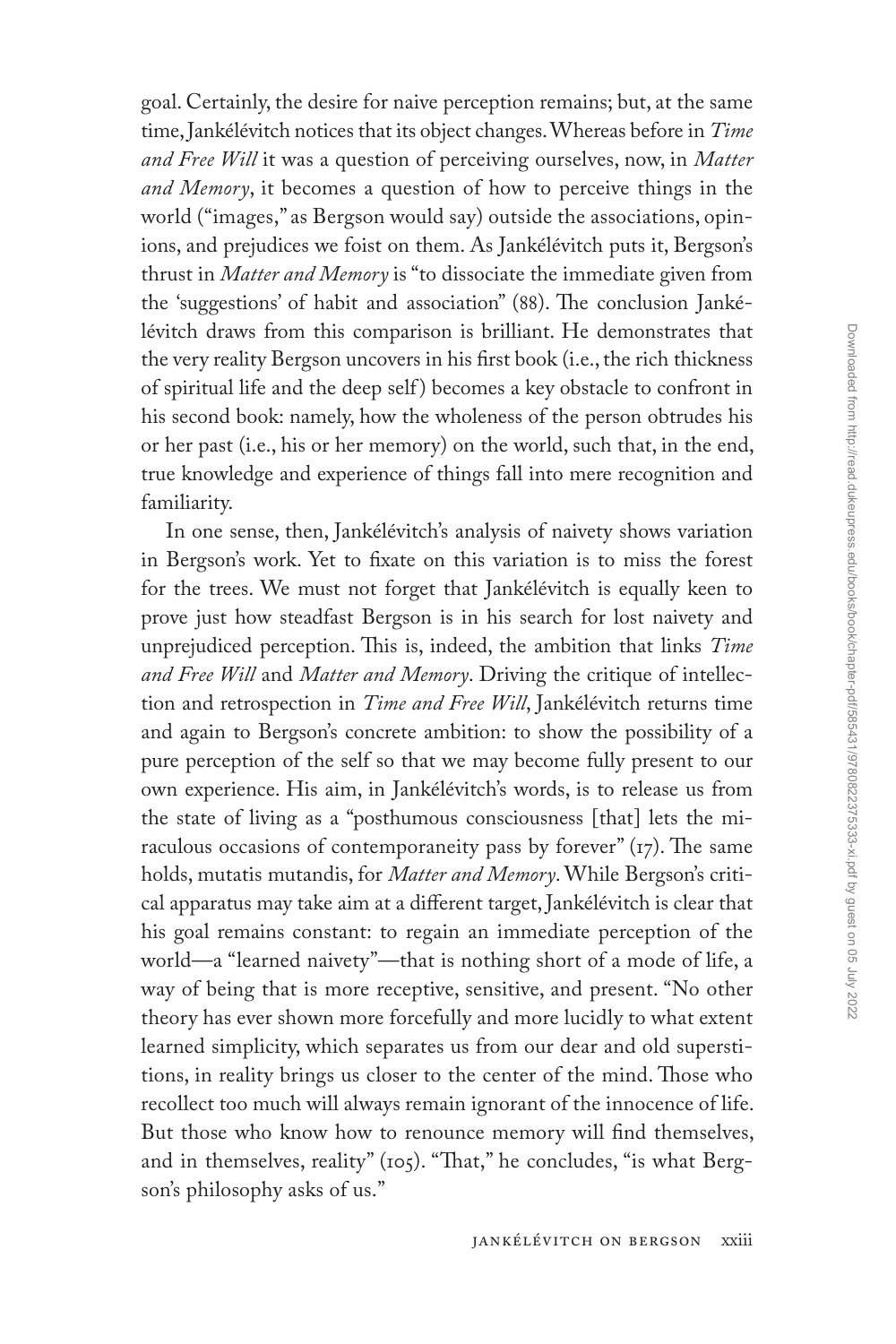#### **WONDER**

Jankélévitch's commentary on Bergson's most famous book, *Creative Evolution*, begins with an examination of a particularly entrenched idol of retrospection: finalism or teleology. Finalism is the doctrine that natural processes and evolution are directed toward a goal. Or, in Jankélévitch's more pointed definition, its essence is to "subject life to the execution of a transcendent program." Its principal sin, he elaborates, is "to exhaust the unforeseeable movement of life in advance, in a fictitious future that is not 'to come' (except on paper) and that, mentally is already past" (110). In chapter 4 ("Life") Jankélévitch enumerates the manifold errors of understanding that finalism commits. These include misrepresenting immanent or vital causality, not acknowledging discontinuity in evolution, and failing to grasp the pluri-dimensional character of evolution.

But along with these errors of understanding, Jankélévitch also diagnoses a moral (or rather, an existential) failing that stems from finalism and retrospection. He calls it, borrowing from Schopenhauer, "teleological astonishment" (114). Such astonishment happens, according to Jankélévitch, when finalism is combined—as it almost always is—with a conception of nature as created by a demiurge or creator. The result is the discourse of creationism: a view that evolution is purposive and that biological life is made the same way that an artisan produces his work, namely by crafting parts into a whole. Creationism is thus, for Jankélévitch, a striking case of the retrospective idol. Or more exactly, it is a species of that idol: it is the form retrospection takes when confronted with the plurality and movement of life. Creationism both eliminates the creativity of time by turning evolution into design and also portrays vital creation in terms of an unfathomably complicated combination of parts. For these reasons, Jankélévitch charges it with the errors of retrospection. Fair enough. But why, then, does he see in it a moral failing as well? Because it is narcissistic. "In thus reducing the operation of nature to a procedure of the mechanical type," writes Jankélévitch, "our intellect in a way admires itself. It is in fact one of the intellect's most absurd manias to thus create within things a certain complicated order in order to enjoy the spectacle. It is perpetually lunatic and loses itself in the ridiculous contemplation of its own image"  $(\text{II4})$ .

The casualty of this kind of astonishment is wonder. For when we gape at the so-called complexity of this kind of artisanal creation, or when we reel at the so-called greatness of the craftsman behind it, what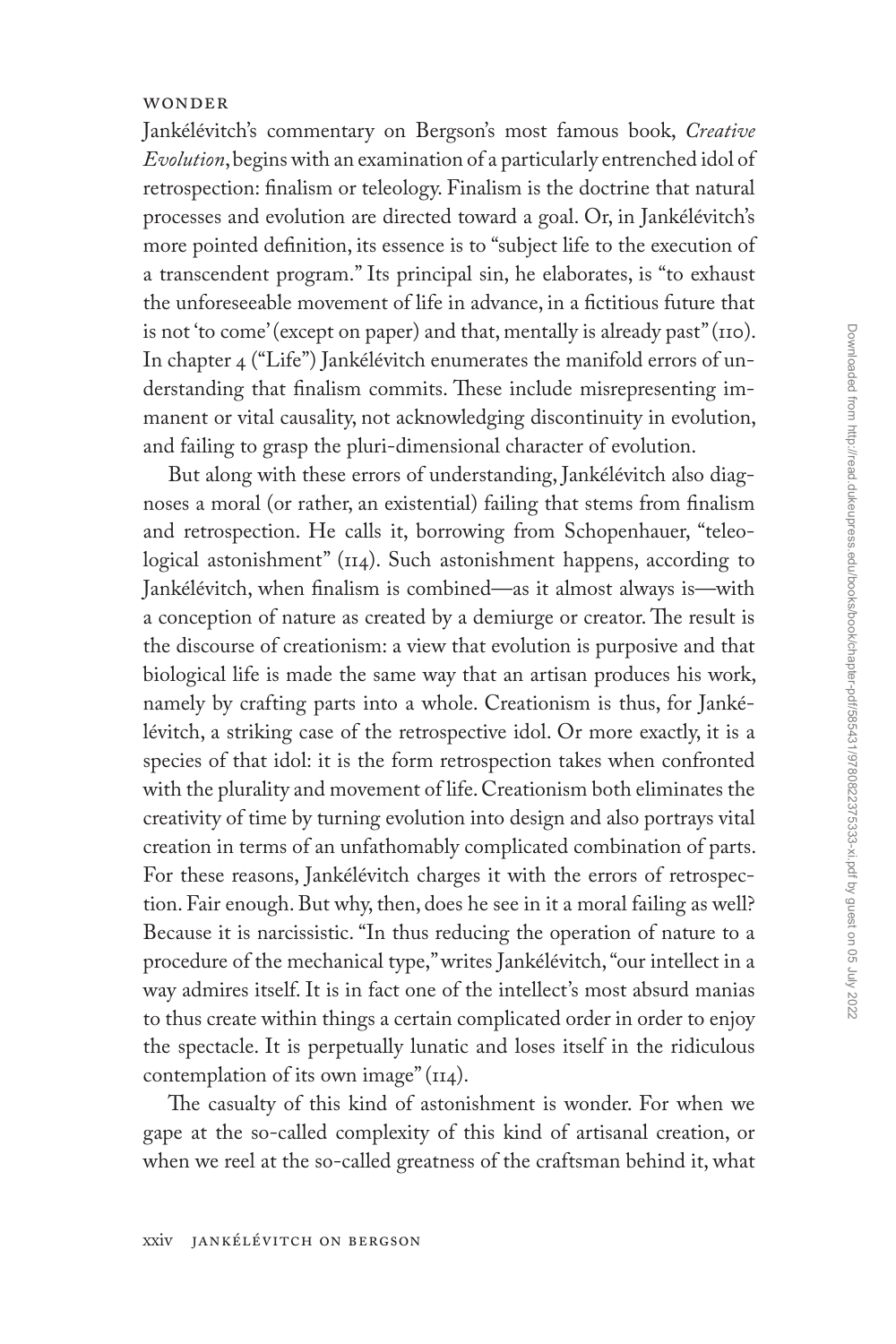we really opt for is admiration of feats drawn from our own likeness. This is why, according to Jankélévitch, Bergson's efforts in *Creative Evolution* seek to regain a disposition of wonder: "For the one who adopts an entirely different scale from the beginning, who from the outset conceives an entirely different metempirical and supernatural order, stupid *amazement* would no doubt make way for *wonder* and veneration of the sublime thing" (116). No doubt, inculcating a disposition of wonder is difficult. It requires us to swim against a very strong current. For to do so we must resign ourselves to remain contemporary with the history of vitality and not subject it to a transcendent plan. Or positively speaking—and in a line that might as well have come from the pen of Deleuze—we must reorient ourselves according to a "nominalism of the virtual," in which open-ended tendencies are acknowledged as the genuine realities of life (181). But the upshot of an attunement to duration is to attain an adequate comprehension of life as process and movement and, in so doing, rescue wonder—that existential attitude at the heart of philosophical inquiry—from its degradation into a merely astonished contemplation of ourselves.

### **SIMPLICITY**

In French as in English, the word "simplicity" has several meanings. It can designate something that is undivided and unalloyed. And it can also refer to a way of being that is plain, unpretentious, and uncomplicated. For Jankélévitch, the virtue of Bergson's work—the "beautiful aridity" of his philosophy (203)—is that it combines these different meanings. And in the three concluding chapters of *Henri Bergson*, he sets out to show how Bergsonian simplicity can infuse all the different dimensions of our life: moral (chapter 5, "Heroism and Saintliness"), intellectual (chapter 6, "The Nothingness of Concepts and the Plenitude of Spirit"), and affective and aesthetic (chapter 7, "Simplicity... and Joy").

Consider intellectual simplicity. Like so many other major philosophers of the twentieth century—such as the later Wittgenstein, J. L. Austin, Stanley Cavell, John Dewey, Jacques Derrida, and Richard Rorty—Bergson advances a method (he calls it "intuition") to release us from long-standing but ultimately fruitless problems of philosophy. These problems include, for example, Zeno's paradoxes on movement, the Kantian relativity of knowledge, as well as vexing concepts of possibility and nothingness. But while there are innumerable pseudo-problems and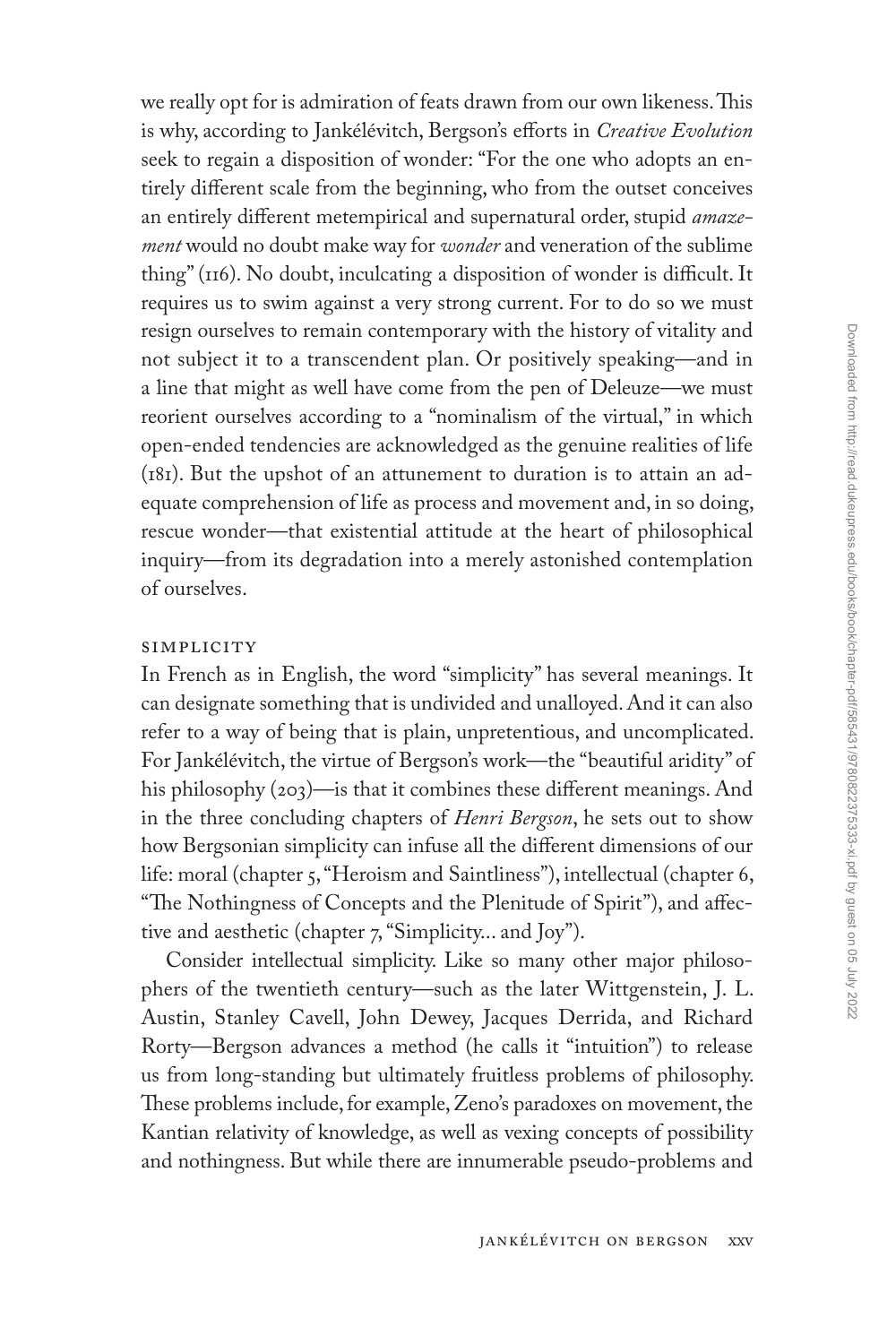idle concepts according to Bergson, for him they all stem from one and the same fault: our inveterate tendency to confuse time with space and quality with quantity. What is the solution? A critical method able to distinguish these categories and analyze each on its own terms, pure and unalloyed. That, as Jankélévitch explains at length, is precisely what Bergson's philosophy provides: a means to think "quantity quantitatively" and "quality qualitatively" (152). Or, to revert to the language of simplicity, Bergson's achievement is to furnish a way of thinking of time, space, quality and quantity "simply" (i.e., as unalloyed with one another) in order to attain a tranquil or "simple" mind.

Readers steeped in interpretations of Bergson will know that this aspect of Jankélévitch's analysis is not unique. Other commentators stress the link between Bergson's method of intuition and simplicity of mind. It is, for example, a staple of Deleuze's first chapter in *Bergsonism* ("Intuition as Method"). However, Jankélévitch goes a step further in positing that for Bergson intellectual simplicity cannot be isolated from simplicity in other walks of life. He recognizes, in other words, the internal connection between intellectual simplicity on the one hand, and moral, affective, and aesthetic simplicity on the other.

These latter kinds of simplicity go by different names in Jankélévitch's interpretation: love, grace, and charm. And his passages on these distinct virtues are among the most moving in the book. But if we view them together, it becomes clear why Jankélévitch represents Bergson's philosophy as renewing *l'esprit de finesse* and culminating in a great "thawing of the soul" (201). For the simplicity sought by his philosophical method aims, in the final analysis, at the simplicity of what ancient philosophers would have called a "philosophical" way of life: a mode of being that upends not just our mental habits but also our moral and affective constitution. "Perhaps," Jankélévitch proposes, "there is even only one Simplicity, or rather one single spirit of simplicity... There is thus no difference whatsoever between the pure movement that swallows up all Zeno's aporias and the ascetic who leaps over [merely material] well-being in a single jump. For intuition is the asceticism of the mind; and asceticism, in turn, is nothing but intuition become the diet, catastasis, and permanent exercise of our soul" (165). Put this way, the simplicity that Bergson urges is comprehensive. Indeed, it is more than that. In touching the different areas of our life, and in urging a change in all of them, it might be called maximalist.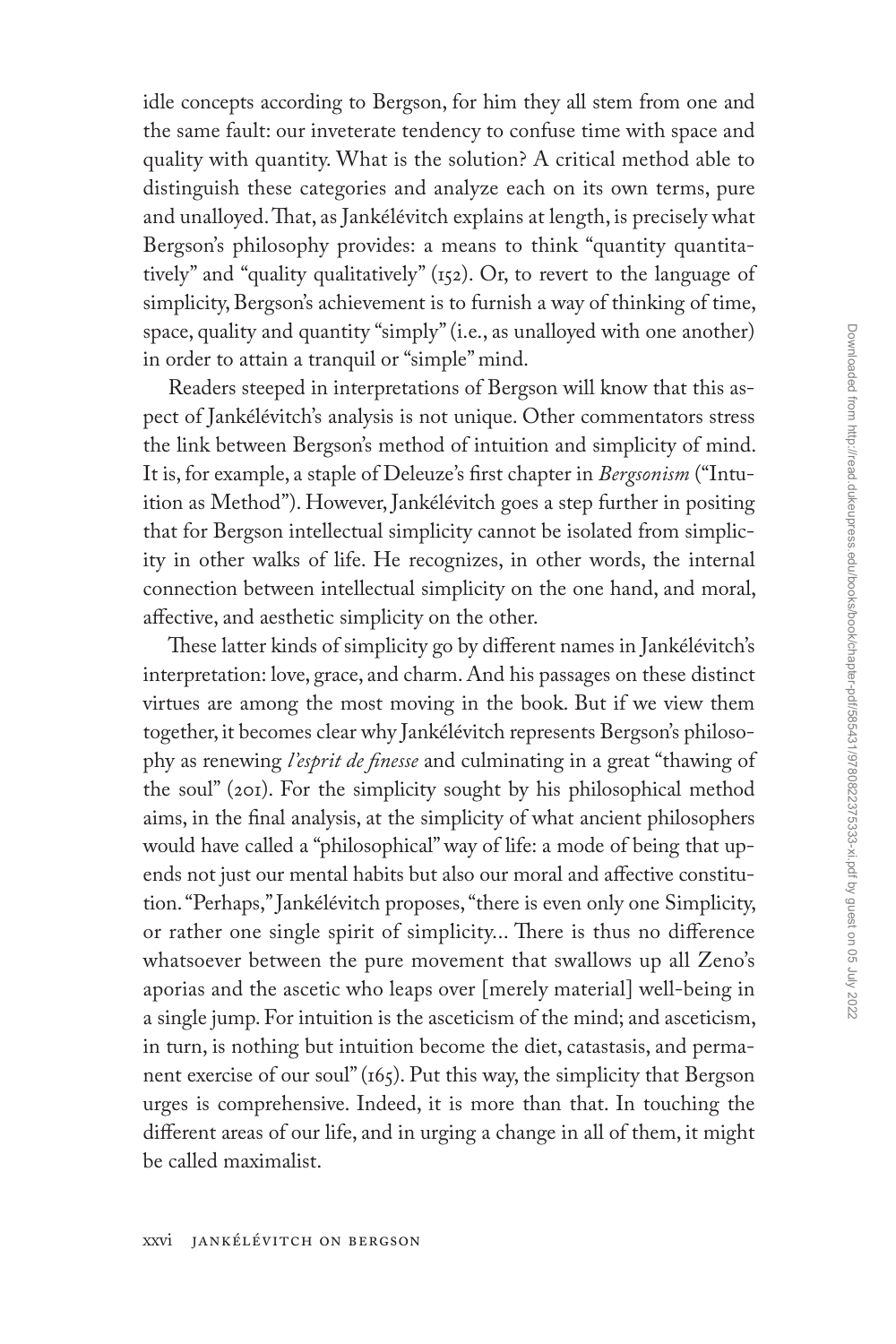# Bergson's Maximalism

If we were to boil down Jankélévitch's reading of Bergson to its essence, we could say that for him Bergson's philosophy rests on the affirmation and not just the recognition—that we live in time. As he states in the appendix, "There is no other way of being for man than becoming. Becoming, namely being while not being, or not being while being, both being and not being (is this not the way it is conceived in Aristotle's *Physics?*)—this is the only way man has of being a being! Man, turning his gaze away from the mirage of the timeless, put down roots in the joyful plenitude" (223–24). Now, when we hear a line like this today our first reaction may be to think we already know the lesson. Yes, yes: movement and flux is our own reality. We've heard it before and since Bergson! But to read Jankélévitch's interpretation of Bergson may raise a nagging sense that our assent to this proposition is only notional or theoretical. Because what Jankélévitch is talking about is something different. It is real assent. It is an awareness that assenting to this proposition—that is, that our mode of being is becoming—involves our entire being and that to adhere to it will change our entire life, right down to our habits and ethos. It involves, to use a term Jankélévitch raises time and again, a conversion.

Speaking at a gathering to commemorate the hundred-year anniversary of Bergson's birth, Jankélévitch begins his address by adapting Kierkegaard's observation that the least Christian person in the world is, in fact, not the atheist or pagan but instead the satisfied soul who goes to church once a week on Sunday and forgets about Christ the rest of the time. The same goes, Jankélévitch says, for Bergson and Bergsonism.

We know that at the end of his life, Bergson preached the return to simplicity. One may wonder whether what we're doing here tonight is very Bergsonian. One may wonder whether it is very Bergsonian, generally, to commemorate Bergson. There are two ways not to be Bergsonian. The first is to be Bergsonian only on anniversaries, as if that exempted us from being Bergsonian all the other days, as if we had to square accounts once and for all. On that account, we may say, we might be better off being anti-Bergsonian. This anniversary must not resemble the all soul's days that the living invented in order to think of their dead only once a year and then to think of them no more. I hope, therefore, that it is about a renewal of Bergson's thought and that we won't wait for the second centenary to talk about it again.